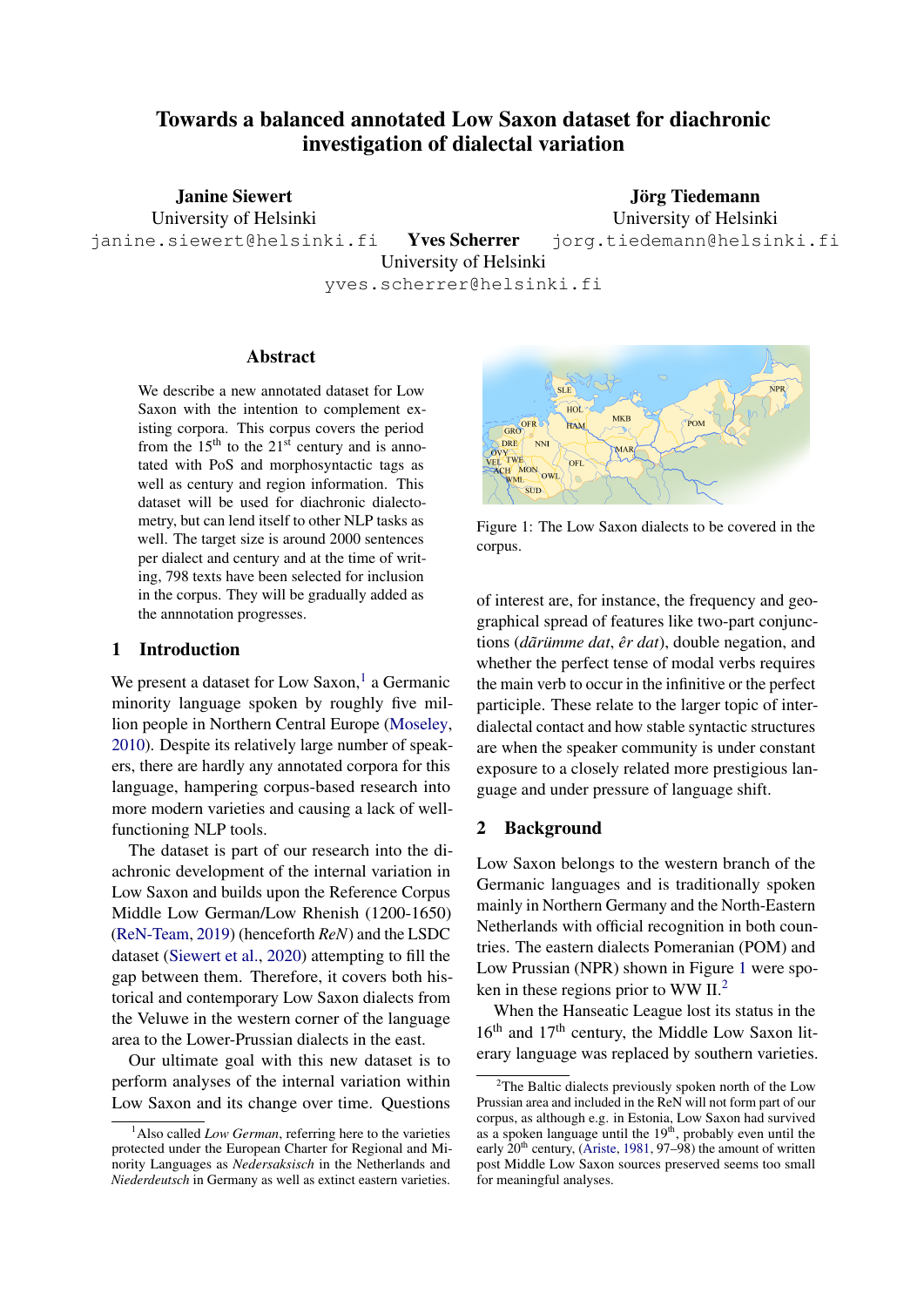While Low Saxon survived in oral communication and occasional Low Saxon texts continued to be produced, German and Dutch became the dominant written languages [\(Gabrielson,](#page-4-4) [1983\)](#page-4-4).

Despite its official recognition and usage in e.g. the media and school education today, no interregional standard language has been introduced so far, resulting in a tendency for Low Saxon speakers to follow regional writing traditions or come up with systems of their own, both of which are often based on the majority language orthography of the respective country.

The creation of NLP tools for modern Low Saxon thus requires a large annotated corpus representing this dialectal and orthographic variation.

## 3 Resources available

The main resources already available are the ReN and the LSDC. The ReN comes with HiNTS tags<sup>[3](#page-1-0)</sup>, morphological annotation and lemmatisation for the major regions of the northern dialects (North Low Saxon, East Elbian, Baltic Low Saxon), Westphalian, Eastphalian including Elbe Eastphalian, and South Marchian (*Südmärkisch*) spanning the time from ca. 1200 to 1650 [\(Peters and Nagel,](#page-4-5) [2014\)](#page-4-5). The 146 annotated texts contain around 1.4 million tokens and the 89 transcribed (i.e. not annotated) ones ca. 900,000 tokens.

The LSDC dataset contains ca. 2 million tokens in ca. 100,000 sentences representing 16 dialects from the  $19<sup>th</sup>$  century onward [\(Siewert et al.,](#page-4-2) [2020\)](#page-4-2). It covers a different set of dialects than the ReN, is smaller and includes neither PoS or morphological tags, nor lemmatisation.

Limitations of these datasets are, for instance, that the ReN excludes the dialects from today's Netherlands and that the LSDC dataset is only annotated for century and dialect, but does not include morphosyntactic annotation. In addition, the LSDC dataset is not very balanced, meaning that not all dialects are equally well represented in all of the three centuries covered.

The ASnA (*Atlas spatmittelalterlicher Schreib- ¨ sprachen des niederdeutschen Altlandes und angrenzender Gebiete*) is based on a large collection of transcriptions of Middle Low Saxon documents excluding the eastern language area but including varieties from today's Netherlands [\(Peters,](#page-4-6) [2017\)](#page-4-6). However, this dataset is not publicly available.

In addition to these, there is a thus far unpublished dataset from the University of Groningen / Centrum Groninger Taal en Cultuur for the Gronings dialect used by [de Vries et al.](#page-4-8) [\(2021\)](#page-4-8), which contains around 50k tokens, PoS tags and lemmatisation to standard Dutch, and might serve as additional training data for our tagging task.

A few larger corpus collections, such as OPUS or the Wikipedia dumps, contain Low Saxon data as well, but since generally no information on the dialect is provided, we decided to exclude them.

#### 4 Data collection and selection

We are striving to gather at least 2000 sentences per dialect and century. Preferably, these should represent a variety of writers, genres and different places within the dialect region. For a somewhat balanced representation, the size of the geographical regions should at least be roughly comparable. Whereas in the LSDC dataset, the Westphalian group was subdivided into several subdialects both on the German and the Dutch side, our intention is to treat German Westphalian as one group and Dutch Westphalian as another one. More detailed information on the origin of the texts, e.g. the birth place of the writer or the printing place, will nonetheless be provided if available.

For German Low Saxon, we primarily collect data from the period between the middle of the  $17<sup>th</sup>$ and the early  $19<sup>th</sup>$  century, since this time span is covered by neither the ReN nor the LSDC; however, for Dutch Low Saxon it has been necessary to start our data collection from the 15<sup>th</sup> century. The LSDC provides a sufficiently large amount of sentences for some dialects and centuries, but most dialects still require additional data.

As we ultimately plan to perform syntactic analyses, we prefer prose, but the lack of data for various dialects, particularly in the  $17<sup>th</sup>$  and  $18<sup>th</sup>$  century, might necessitate an inclusion of poetry. In that case, genres will be labelled as well.

We have started to compile our own set of older Dutch Low Saxon data where the Middle Low Saxon data from Groningen and Drenthe mostly originate from the Cartago website,<sup>[4](#page-1-1)</sup> from Twente from the Twentse Taalbank.<sup>[5](#page-1-2)</sup> In addition, we also gather digitised data from local archives.

The German Low Saxon data mainly consists

<span id="page-1-0"></span><sup>3</sup>*Historisches-Niederdeutsch-Tagset*, adapted for Middle Low Saxon based on the HiTS (Historical Tagset for German) and explained by [Barteld et al.](#page-4-7) [\(2018\)](#page-4-7)

<span id="page-1-1"></span><sup>4</sup><http://cartago.nl/nl/>

<span id="page-1-2"></span><sup>5</sup><http://www.twentsetaalbank.nl/>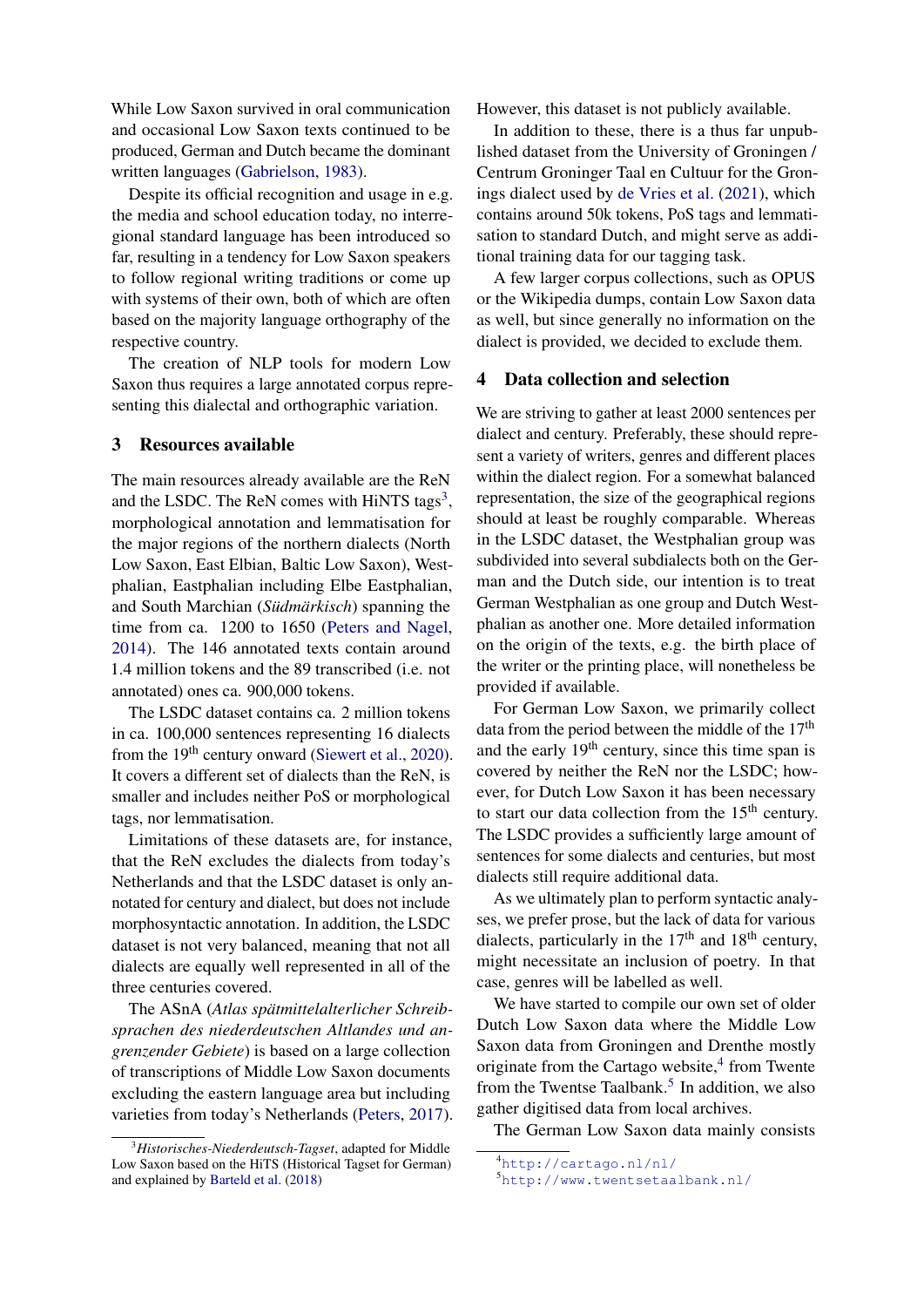of digitised data from German university libraries and Google Books. Our search largely relies on Hansen's literature catalogue [\(Hansen,](#page-4-9) [2021\)](#page-4-9), which strives to list all German Low Saxon authors as well as all books and other media published in German Low Saxon from 1473 onward.

Table [1](#page-2-0) shows the number of texts collected so far. These texts differ largely in size, the shortest ones consisting of only one or a few pages and the longest ones being complete books with several hundreds of pages.

The data selection for older Dutch Low Saxon is not always straightforward. Even medieval writings from this area often contained both eastern (= Low Saxon) and western (= Dutch) traits [\(Niebaum,](#page-4-10) [1997,](#page-4-10) 63), and in contrast with the switch to the clearly distinct German in the areas further east in the  $16<sup>th</sup>$  and  $17<sup>th</sup>$  century the written language in the Dutch Low Saxon regions gradually shifts towards the comparatively similar one used in the Western Netherlands [\(Kremer,](#page-4-11) [2008,](#page-4-11) 43). Consequently, the question arises which texts are still sufficiently Low Saxon and which ones should instead by classified as Dutch and excluded from the corpus. A possible solution could be to base this on orthographic criteria. On the other hand, for the regions in Germany, it is generally easy to determine if a text is written in Low Saxon or German.

<span id="page-2-0"></span>

|             |  | $15^{th}$ 16 <sup>th</sup> 17 <sup>th</sup> 18 <sup>th</sup> 19 <sup>th</sup> |        |    |
|-------------|--|-------------------------------------------------------------------------------|--------|----|
| GLS         |  | 39                                                                            | 88 194 |    |
| DLS 197 206 |  |                                                                               |        | 69 |

Table 1: Number of texts per group (*GLS* 'German Low Saxon' and *DLS* 'Dutch Low Saxon') and century.

The first version of the dataset will contain 200 sentences with manually corrected PoS and morphological annotation representing four dialects (Eastphalian, Holsatian, Marchian/Brandenburgish and Mecklenburgish - West Pomeranian) of German Low Saxon with 50 sentences each. The Mecklenburgish - West Pomeranian data stems from the second half of the  $17<sup>th</sup>$  century, the Marchian/Brandenburgish data from the 18<sup>th</sup> century and the Holsatian and Eastphalian data from the first half of the 19<sup>th</sup> century. We will continuously update the dataset and add more sentences as the annotation progresses.

#### 5 Preprocessing and annotation

Text acquisition Many of the digitised texts from the  $17<sup>th</sup>$ ,  $18<sup>th</sup>$  and  $19<sup>th</sup>$  century are only available as scans, while 59 of them include raw OCR. We have begun manual corrections of the raw OCR for training specialised models with Transkribus<sup>[6](#page-2-1)</sup>.

Sentence splitting General sentence splitting tools tend to work well on modern Low Saxon texts, but this is not the case for Early Modern Low Saxon and even less so for medieval texts, since punctuation does not follow the modern conventions. In the ReN, sentence splitting was based on the occurrence of inflected words. As a result, the corpus consists in large parts of sentence fragments instead of more complex sentence structures. While this might be an appropriate solution for the context of the Reference Corpus, it does not suit our goal of diachronic comparison of syntactic structures. Furthermore, this might pose difficulties to tagging, as disambiguation would often make it necessary to look across sentence fragment boundaries.

Morphosyntactic tagging The ReN serves as the basis for automatising the annotation process. We have converted the PoS and morphological tags in the ReN to the UD standard with a replacement script followed by manual corrections, since the correspondences do not always match one-to-one. For instance, the ReN often shows no distinction between conjunction and subjunction, and in several cases different usages of the same lemma are given the same PoS tag, such as only ADV in case of *of* 'if, or' even though it can function as both an adverb and a conjunction. Furthermore, following the ReN annotation, we have added extra labels for marking strong and weak declension, which do not belong to UD's universal features.

The converted ReN data is then used for training a full morphological tagger to annotate both the remainder of the ReN and the Middle Low Saxon data from the Netherlands. In a preliminary experiment with a small manually corrected Dutch Low Saxon dataset, a BiLSTM tagger [\(Scherrer](#page-4-12) [and Rabus,](#page-4-12) [2019\)](#page-4-12) trained on ReN data achieved a morphological tagging accuracy of around 85%.

We will manually correct a few hundred sentences of the automatic annotation and use those for fine-tuning. This process will be repeated stepby-step with data from the following century until

<span id="page-2-1"></span><sup>6</sup>[https://readcoop.eu/transkribus/?sc=](https://readcoop.eu/transkribus/?sc=Transkribus) [Transkribus](https://readcoop.eu/transkribus/?sc=Transkribus)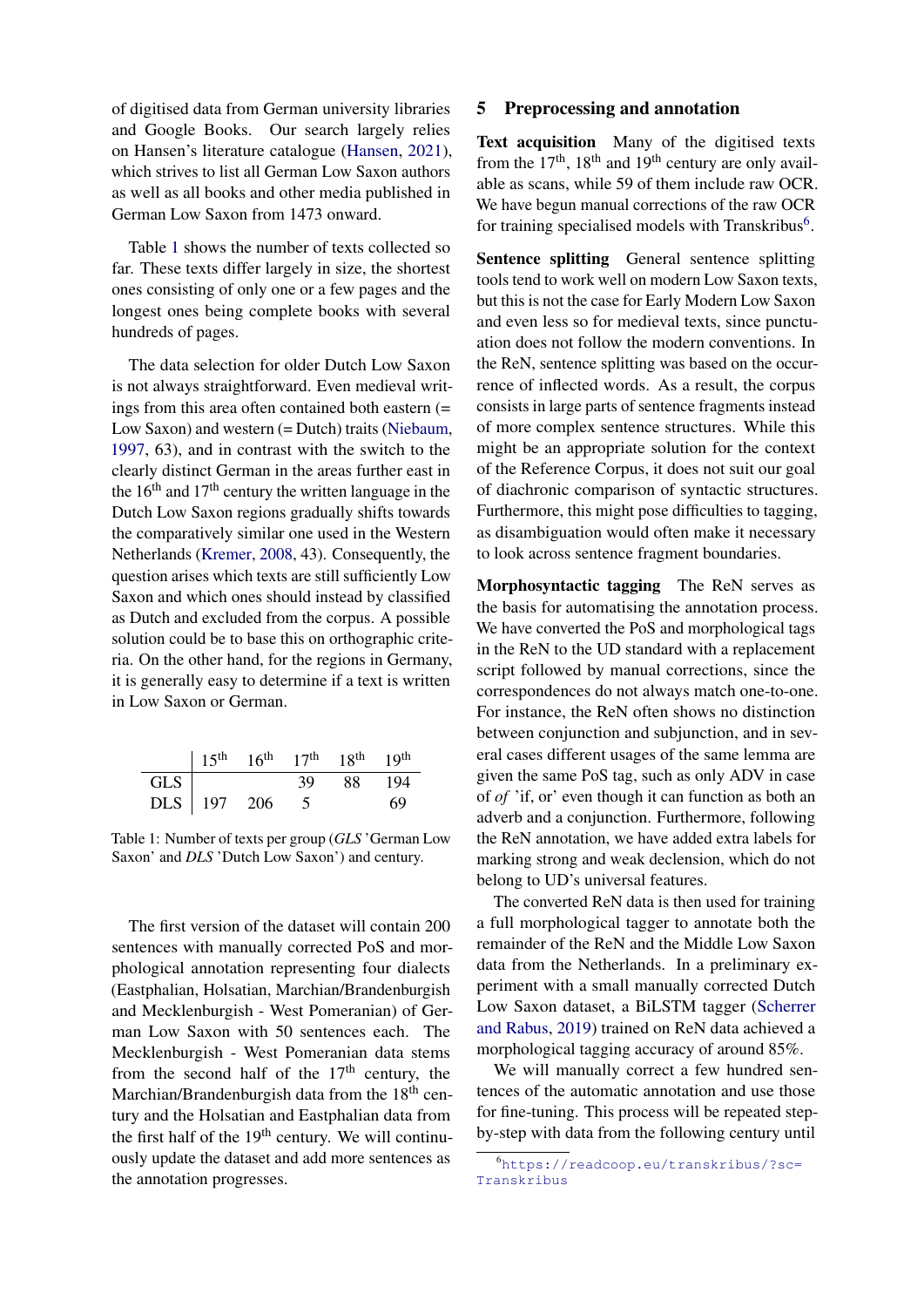<span id="page-3-3"></span>

| $\#$ sent_id = NDS_010_HOL_1910_as-noch-de-trankrusel-brenn |           |                |              |  |                        |   |            |                             |                                         |
|-------------------------------------------------------------|-----------|----------------|--------------|--|------------------------|---|------------|-----------------------------|-----------------------------------------|
| # text_orig = Ja, wo is de Knieptang?                       |           |                |              |  |                        |   |            |                             |                                         |
| $#$ text = Ja, wår is de knyptange?                         |           |                |              |  |                        |   |            |                             |                                         |
|                                                             | Ja        | <sub>1</sub> a | <b>INTJ</b>  |  |                        | 0 | root       |                             | lemma[gml]= $ \hat{a}^1 $ SpaceAfter=No |
|                                                             |           |                | <b>PUNCT</b> |  |                        |   | punct      |                             |                                         |
|                                                             | wår       | wår            | <b>ADV</b>   |  |                        |   | coni       |                             | $lemma[gml] = wôr(e)$                   |
|                                                             | is        | weasen         | <b>AUX</b>   |  | $Number=Sing Person=3$ | 3 | $\rm{cop}$ |                             | lemma[gml]=wēsen <sup>2</sup>           |
|                                                             | de        | de             | <b>DET</b>   |  | Gender=Fem Number=Sing | 6 | det        | $\Delta \sim 10^{-1}$       | lemma[gml]= $d\hat{e}^1$                |
| 6                                                           | knyptange | knyptange      | <b>NOUN</b>  |  | Gender=Fem Number=Sing | 3 | nsubj      | $\mathcal{L}^{\mathcal{L}}$ | $lemma[gml]=knîptange SpaceAfter=No$    |
|                                                             |           |                | <b>PUNCT</b> |  |                        |   | punct      |                             |                                         |

Figure 2: Example of the UD annotation with reduced morphological features.

the contemporary period.

UD annotation Aside from the basic corpus, we have also started to select sentences to be included in a separate dataset for Universal Dependencies<sup>[7](#page-3-0)</sup>. Mostly, these sentences originate from public domain texts included in the LSDC dataset, but we make use of our additional resources as well. This UD dataset will cover the Modern Low Saxon period, contain roughly the same amount of sentences per dialect and, in addition to PoS and morphologi-cal tags<sup>[8](#page-3-1)</sup>, it will feature dependencies and lemmatisation.

Due to the lack of an interregional standard, there is not one single obvious choice for lemmatising a dataset for Low Saxon covering several centuries and regions. As a compromise, we have opted for double lemmatisation: The main lemma will be given in the *Nysassiske Skryvwyse* – an interregional spelling used by e.g. the Dutch Low Saxon Wikipedia which is based on a historically motivated abstract set of common phoneme distinctions instead of a particular local pronunciation $9 9 -$  while a second lemma will be provided in normalised Middle Low Saxon following [Lasch et al.](#page-4-13) [\(1928 ff\)](#page-4-13) if the word was already attested at that stage of the language, cf. the tenth column in Figure [2.](#page-3-3)

## 6 Challenges

A few morphological issues require further discussion in relation to the annotation, since we need to take into account that we annotate language change in process. We will illustrate two of these issues here.

<span id="page-3-2"></span><sup>9</sup><https://skryvwyse.eu/>

Differing number of inflectional categories Mergers of inflectional categories have occurred in different dialects at different points in time and to a different extent. For example, the distinction between dative and accusative still present in Middle Low Saxon has been lost in most modern dialects [\(Lindow et al.,](#page-4-14) [1998,](#page-4-14) 144). Since the corpus contains both varieties with and without this distinction, our approach is to annotate as if the distinction had been preserved in all of the dialects. When, however, the local variety clearly shows a different inflection, i.e. if an accusative-like form is used instead of the expected dative, the regional annotation will be given in the tenth column in the form *Case[regional]=Acc*.

Change in pronoun usage The data we have collected shows that while it is not uncommon to still encounter the old  $2<sup>nd</sup>$  person singular  $d\hat{u}$  in Dutch Low Saxon texts from the  $19<sup>th</sup>$  century, this pronoun has faded out of use in most dialects at the latest by the  $21<sup>st</sup>$  century. With the exception of Groningen, North Drenthe and parts of Twente and the Achterhoek, Dutch Low Saxon dialects today have usually lost the *duˆ* [\(Bloemhoff,](#page-4-15) [2008,](#page-4-15) 101–103) and instead adopted the Standard Dutch system for the  $2<sup>nd</sup>$  person using the counterparts of Dutch *jij* and *jullie* for the singular and plural respectively.

Due to the fact that the original pronoun of the second person plural *gˆı* was (and partly still is) also used as a polite address, one cannot always tell from the context if  $g\hat{i}$  as referring to a single person is to be interpreted as a politeness marker or whether it already has replaced the *dû* as the default 2<sup>nd</sup> person singular. In such unclear cases, we refrain from annotating for number or politeness. By default, the *gˆı* and its agreeing verbs will nevertheless be annotated as plural in the sixth column with divergent regional developments being marked in the tenth column as *Number[regional]=Sing*.

<span id="page-3-0"></span><sup>7</sup>[https://raw.githubusercontent.com/](https://raw.githubusercontent.com/UniversalDependencies/UD_Low_Saxon-LSDC/master/nds_lsdc-ud-test.conllu) [UniversalDependencies/UD\\_Low\\_Saxon-LSDC/](https://raw.githubusercontent.com/UniversalDependencies/UD_Low_Saxon-LSDC/master/nds_lsdc-ud-test.conllu) [master/nds\\_lsdc-ud-test.conllu](https://raw.githubusercontent.com/UniversalDependencies/UD_Low_Saxon-LSDC/master/nds_lsdc-ud-test.conllu)

<span id="page-3-1"></span><sup>8</sup>The morphological tags are still missing in the first version, but will be included in the second one.